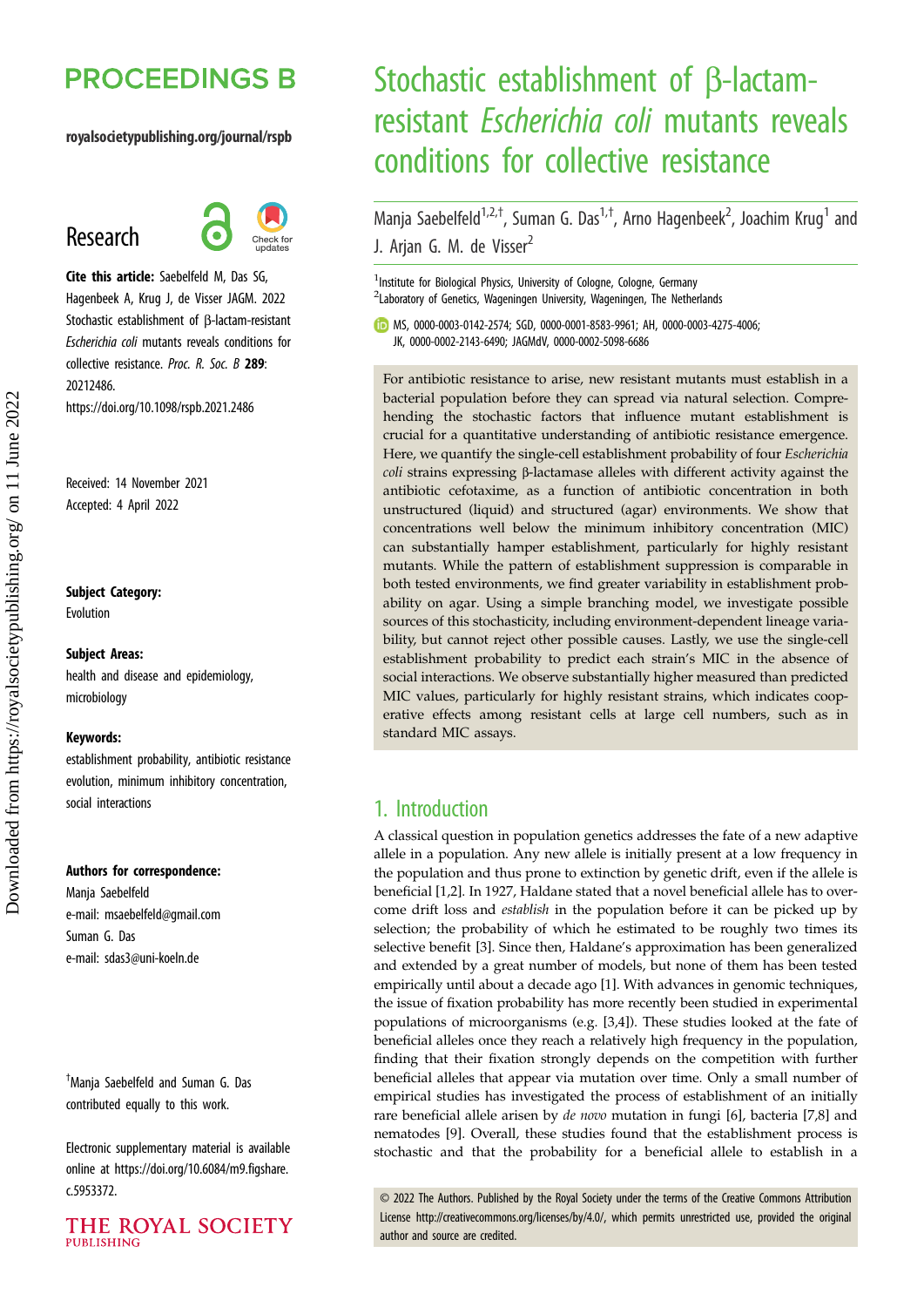population depends on the alleles' initial frequency, its selective benefit (e.g. in response to the concentration of the selective agent), and the size of the population.

Whether a beneficial allele establishes successfully in a population is of particular relevance in cases of unwanted evolution, such as the evolution of antibiotic resistance. The worldwide growing concern about failing treatments of infections due to the emergence of resistant bacterial pathogens has led to the awareness that this problem must be tackled from different angles, including a better understanding of the emergence and evolution of antibiotic resistance [\[2,10](#page-6-0)– [12\]](#page-6-0). Resistance alleles can be acquired via horizontal gene transfer or de novo mutation, resulting in the resistant allele initially being present in one or a few individuals within a susceptible population. But how likely is it that this single genotype can establish in the population and what factors influence this process? Using time-lapse microscopy, Coates et al. [\[13](#page-6-0)] followed the growth of single Escherichia coli cells on agar, supplemented with different antibiotics. They found that the establishment of a single cell, determined by its growth into a visible macrocolony, was a highly stochastic process driven by fluctuations in cell death and birth, leading to the extinction of microcolonies at various time points. Similar results were found for two Pseudomonas aeruginosa strains, resistant to streptomycin or meropenem [\[14](#page-6-0)]. By seeding one to a few cells of a resistant strain in liquid medium with increasing antibiotic concentrations, it was found that at concentrations as low as one-eighth of the minimum inhibitory concentration (MIC) of this strain, its establishment probability was only 5% and that establishment of one cell was independent of the presence of other cells. The latter finding, however, may differ in systems where the antibiotic is broken down in the environment, leading to positive social interactions [\[15](#page-6-0)].

A common resistance mechanism potentially allowing for social effects involves β-lactamase enzymes. β-lactamases hydrolyse the lactam ring of β-lactam antibiotics, which target penicillin-binding proteins (PBPs) that are involved in cell wall synthesis of gram-negative bacteria, thereby leading to loss of cell wall integrity and eventual cell lysis [\[16,17](#page-6-0)]. A well-studied and clinically relevant example is TEM-1 β-lactamase, which has high activity towards first-generation penicillins, but low activity towards third-generation β-lactams, including the cephalosporin cefotaxime (CTX). However, the TEM-1 allele is the ancestor of a large family of extended-spectrum β-lactamases that have acquired mutations causing enhanced activity against more recently introduced penicillins and cephalosporins, including CTX [\[18](#page-6-0)–[20](#page-7-0)]. As β-lactamases are expressed in the periplasmic space of gramnegative pathogens like E. coli, this system has been recognized as potentially cooperative, since the enzymatic breakdown in the periplasm reduces the antibiotic concentration in the environment [[21](#page-7-0)], thereby cross-protecting susceptible bacteria nearby [\[15\]](#page-6-0). Such a cooperative behaviour can be expected to have more pronounced consequences on agar due to the local breakdown of the antibiotic, creating microenvironments that may allow for the coexistence of strains with different levels of antibiotic resistance [[22](#page-7-0)–[25\]](#page-7-0).

Here, we examined the single-cell establishment probability of antibiotic-degrading bacteria under a range of antibiotic concentrations in both a structured (agar) and an unstructured (liquid) environment. We used four E. coli strains expressing β-lactamase alleles with different activities towards CTX, and hence different levels of resistance. Each strain was tested separately at low cell densities in both liquid and on agar medium with increasing CTX concentrations. To determine the single-cell establishment probability from the data, we developed a simple branching model, followed by a more detailed investigation of the cause of differences in stochasticity between the two environments. We show that environmental structure and cooperative behaviour play at most a minor role in the establishment of resistant cells at low initial densities. Based on our results, we further introduce a new measure for resistance level,  $MIC<sub>q</sub>(N)$ , that takes inoculum size and stochasticity into account, thereby allowing for the detection of collective resistance. Application of the new measure to our data indicates substantial cooperative effects at higher cell densities. We therefore propose the new measure to be used for determining resistance levels as it overcomes the limitations of standard MIC assays.

## 2. Results and discussion

In this study, we aimed at quantifying how the establishment of single bacterial cells with different levels of antibiotic resistance is affected by: (i) the antibiotic concentration, (ii) the environmental structure and (iii) positive social interactions via the breakdown of the antibiotic in the environment. To determine single cell establishment probabilities, we performed one experiment in liquid (unstructured environment) and one on agar medium (structured environment). In each experiment, four E. coli strains were tested separately under exposure to a range of CTX concentrations: the TEM-1 Ancestor with very low β-lactamase activity, leaving this strain rather susceptible towards CTX, and three TEM mutant strains (referred to as Single mutant, Double mutant, Triple mutant; cf. [table 1\)](#page-2-0) with increasing levels of CTX resistance conferred by different antibiotic-hydrolysing β-lactamase enzymes. The tested concentrations differed between strains and were chosen to display relative establishment probabilities between 0 and 1 (i.e. relative to the absence of antibiotic; see Material and methods; electronic supplementary material, table S1). We use the notation  $p_e(x)$  to denote the probability that a single cell establishes a macroscopic population (i.e. turbidity in liquid or colony formation on agar, visible to the naked eye) at CTX concentration  $x$ . When the antibiotic concentration is zero, a population should establish with maximum probability. Likewise, when the concentration is above the strains' minimum inhibitory concentration (MIC), establishment is expected to be prevented. Strongly stochastic outcomes therefore arise only at intermediate concentrations.

## (a) Establishment probability declines well below the MIC in liquid

In the liquid medium experiment, we grew bacteria in multiwell plates and observed their establishment as a function of CTX concentration. Per strain, inoculum size (about 1 and 3 cells on average) and antibiotic concentration, a total of 285 replicate wells were tested, spread across three plates, including one medium control well per plate. Estimates of the viable cell numbers present in the inocula for evaluating the probabilities were obtained by applying cell culture aliquots on agar,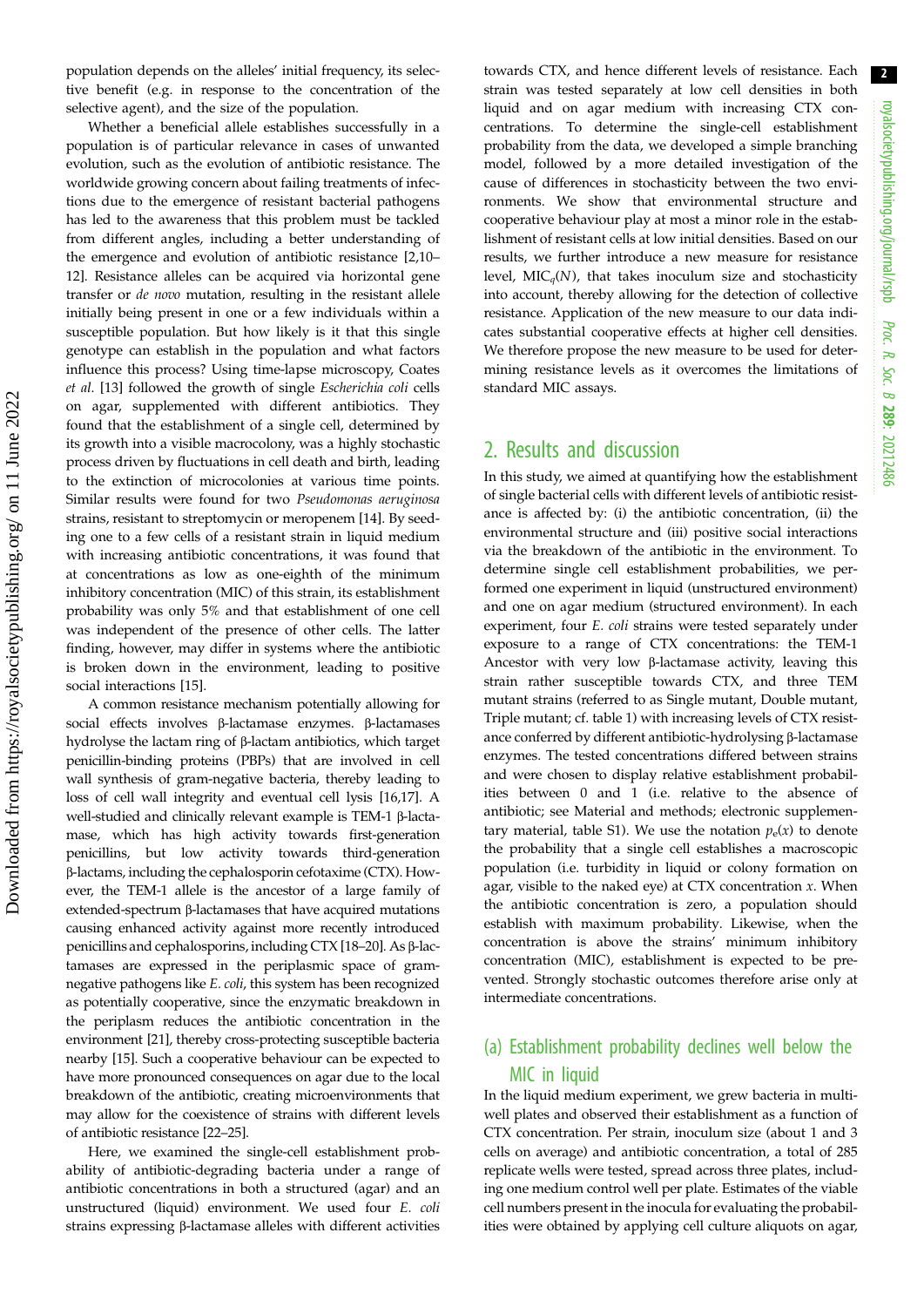<span id="page-2-0"></span>Table 1. Overview of the used strains with their respective measured minimum inhibitory concentration (MIC) and null-model likelihood of the corresponding predicted MICs (see main text).

| wild-type strain <sup>a</sup><br>(without TEM) | <b>TEM amino acid</b><br>hstitution | strain name<br>(as used here) | <b>MIC for Cefotaxime</b> <sup>D</sup><br>$(\mu g \, \text{ml}^{-1})$ | i null-model  likelihood'<br>$L^{\epsilon}$ (%) |
|------------------------------------------------|-------------------------------------|-------------------------------|-----------------------------------------------------------------------|-------------------------------------------------|
| MG1655 galK::SYFP2-CAT                         | none (TEM-1)                        | ancestor                      | 0.08                                                                  | 99 99ء                                          |
|                                                | ናን3ጸና                               | single mutant                 | 0.64                                                                  |                                                 |
|                                                | E104 K/G238S                        | double mutant                 | 10.24                                                                 | <0.01                                           |
|                                                | E104 K/M182 T/G238S                 | triple mutant                 | 81 97                                                                 | 0.01>                                           |

<sup>a</sup>MIC of the wild-type strain for CTX = 0.04  $\mu$ g ml<sup>-1</sup>.

<sup>b</sup>As determined prior to the study by standard MIC assays (see Material and methods). Note that the true MIC lies between this value and half of this concentration (due to the 2-fold dilution during the setup).

c Assuming that the inoculum establishes at the highest concentration at which growth is observed in the MIC assay (see the last section of Results and Discussion); values that show significant differences between the measured and predicted MICs are depicted in bold.

taken from the culture dilutions that were used for inoculating the well plates. Using a bootstrapping algorithm and assuming a Poisson distribution of independently acting cells in each inoculum (details in electronic supplementary material, S2), we estimated the single-cell establishment probability  $p_e(x)$  for all strains and conditions. The results in [figure 1](#page-3-0) show that the establishment probability nears zero well below each strain's MIC and that this effect is more pronounced for strains with higher resistance levels.

The observation that the establishment probability of a single cell nears zero at antibiotic concentrations well below the strain's MIC has been shown before in E. coli for various bactericidal antibiotics [[13](#page-6-0)] and in P. aeruginosa for streptomycin and meropenem [[14\]](#page-6-0). These studies showed that the underlying causes for this are rooted in stochastic effects in population dynamics due to among-cell variability in death rate [\[13,14\]](#page-6-0) and lag-phase [[14](#page-6-0)], which become more pronounced with increasing antibiotic concentration. The establishment probability is higher with increasing initial cell numbers, simply because the probability is higher for at least one cell to survive and outgrow into a population [[13](#page-6-0),[14](#page-6-0)]. This explains the decreased establishment probability of single cells at lower antibiotic concentrations compared to each strain's MIC, as the latter is measured for inocula containing hundreds of thousands of cells per ml. While we confirm the results of this general pattern in our study, we extend the findings by using four E. coli strains with the same genetic background but different sensitivities towards the β-lactam antibiotic CTX. As these differences in sensitivity are based on differences in the level of β-lactamase activity (i.e. enzymatic capacity in breaking down CTX), our system provides the opportunity to study the effect of positive social interactions during establishment. Indeed, the increasingly pronounced discrepancy between the single-cell establishment probability and standard MIC estimates that is observed with increasing resistance level is, at least partially, attributed to an increased collective breakdown at high cell densities (see section 'MIC and the inoculum effect' for details).

## (b) Cells do not interact in liquid medium during establishment

One complication in estimating the single-cell establishment probability in liquid medium is that multiple cells may be present initially in some wells, and these cells may in principle interact, for example through competition for resources or the breakdown of antibiotic molecules. In that case, the establishment probabilities of individual cells would no longer be independent, biasing our estimates of  $p_e(x)$ . To test whether cells interact within initially small inocula, we conducted the liquid experiment with two different mean inoculum sizes (with approximately 1 and 3 cells, respectively; see section 4(b)) and estimated  $p_e(x)$  for both cases under the assumption that there is no interaction (details in electronic supplementary material, S2). If interactions occurred, the inferred values should disagree. However, [figure 1](#page-3-0) shows that they agree closely, indicating that interactions between cells are insignificant at these low cell densities in unstructured environments.

The absence of social interactions in liquid medium at low cell density was also found in the study with P. aeruginosa, exposed to streptomycin or meropenem under similar conditions regarding culture volume and inoculum size [\[14](#page-6-0)]. In that system, positive social interactions are less likely to occur, because streptomycin resistance does not involve antibiotic-degrading enzymes. Our E. coli β-lactamase system on the contrary involves the potential for cooperative effects due to an active breakdown of the antibiotic in the environment. The absence of an effect in our data confirms that cell-to-cell interactions (both positive and negative) play an insignificant role during the establishment of single cells at such low densities in liquid medium and further shows that this observation is independent of the resistance mechanism.

## (c) Establishment probability shows moderately higher stochasticity on agar

In the previous section, we found that the establishment probability of one cell was not influenced by the presence of other cells in liquid medium at very low densities. But how is this on agar? Previous studies have shown that evolutionary outcomes can largely differ depending on the environmental structure in the absence of migration [\[26](#page-7-0)–[28\]](#page-7-0). For instance, while conditions in unstructured (liquid) environments commonly select for one strain to dominate the population, structured (agar) environments can maintain various strains due to the creation of microenvironments [\[29](#page-7-0)– [31\]](#page-7-0). One condition that can be affected locally on agar is the concentration of the antibiotic due to enzymatic breakdown. While it has been shown that this can result in cooperative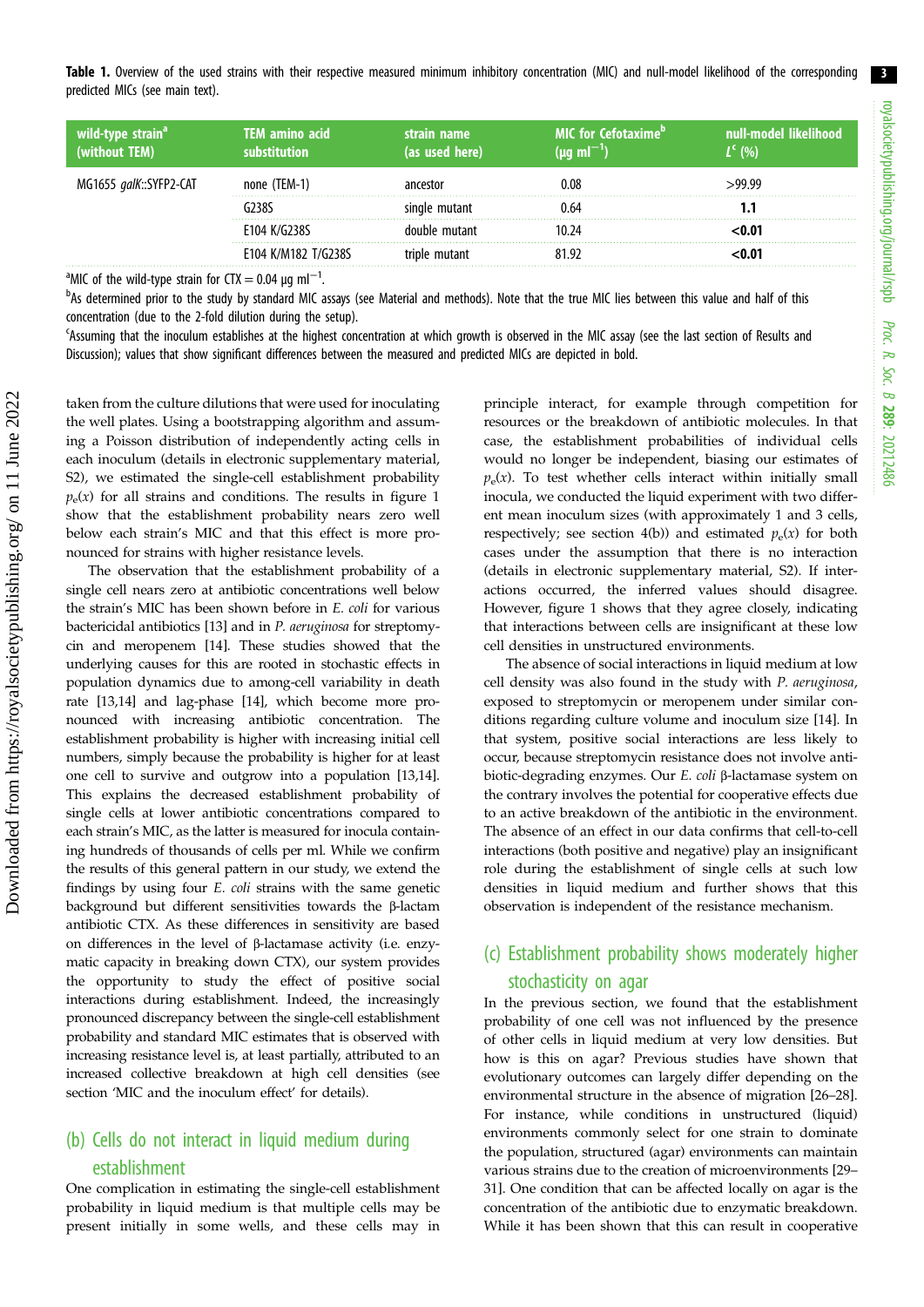<span id="page-3-0"></span>

Figure 1. Single-cell establishment probabilities,  $p_{e}$ , in liquid medium, estimated for the four tested strains as a function of antibiotic concentration, shown as a fraction of each strain's measured MIC (cf. [table 1\)](#page-2-0). For each strain, two inocula were used, one of approximately 1 cell (blue circles) and another of 2–3 cells (red squares); the average inoculum size estimated from separate CFU counts is shown. The inferred single-cell establishment probabilities are nearly identical for the two cases, implying that the establishment probability of a cell is not influenced by the presence of other cells at these low initial cell densities. The green diamonds are weighted averages over the two inoculum sizes (see electronic supplementary material, supplement S2 for details on the method used to estimate  $p_e$ ). (Online version in colour.)

effects, where a resistant strain protects more sensitive ones [\[15](#page-6-0),[32\]](#page-7-0) and such cooperation is more prominent in structured environments [\[25](#page-7-0)], it is, to the best of our knowledge, unknown whether such social interactions can influence the establishment of single antibiotic-resistant cells. To determine the effect of environmental structure on the establishment of β-lactamase-expressing cells, we plated about 200 cells of each E. coli strain on CTX-containing agar (eight plates per condition), followed by counts of colony-forming units (CFUs) after incubation. As for the experiment in liquid medium, the tested CTX concentration range depended on the strain to display establishment probabilities between 0 and 1 (see Material and methods; electronic supplementary material, table S1). The establishment probability was estimated as the CFU count relative to that at no CTX. The patterns of  $p_e$  as a function of CTX concentration are broadly similar to those in liquid medium [\(figure 2](#page-4-0)), indicating a minor role of environmental structure being involved in mutant establishment at low cell densities.

Although we found a general agreement of the establishment probability pattern between the liquid and agar experimental data, a closer comparison of the estimates of both environments shows that the decline of  $p_e$  with CTX concentration is less steep on agar than in liquid [\(figure 3](#page-5-0)a). This implies a higher degree of stochasticity on agar, since  $p_e$ remains between 0 and 1 over a larger range of concentrations. We quantified this effect by calculating the Shannon entropy for the establishment probabilities in both environments and all four strains. Shannon entropy is an information-theoretic measure that indicates the degree of stochasticity associated with a set of probabilities. In our context, the measure has a value of 0 (no stochasticity) in the extreme cases of  $p_e = 0$  or  $p_e$  = 1, and is maximized at the intermediate value of  $p_e$  = 0.5. [Figure 3](#page-5-0)b shows our finding that the entropy, and therefore the stochasticity associated with the outcome of the establishment process, is higher on agar.

Next, using a modelling approach we explored possible underlying mechanisms for stochasticity in the system. The simplest model is a branching process, where every cell divides with a fixed probability  $p_d$ , or dies otherwise; the population either continues to grow indefinitely (with probability  $p_e$ ) or eventually goes extinct (with probability  $1 - p_e$ ; see electronic supplementary material, S3 for details). This model allows us to estimate the division probability  $p_d$ using the measured  $p_e$  values. [Figure 2](#page-4-0) shows that under the simple branching model, the division probability appears to approach the value ½ asymptotically as opposed to the natural expectation of approaching zero asymptotically (see electronic supplementary material, figure S1 for an illustration of the possible shapes of the  $p_e$  and  $p_d$  curves in the simple branching model). This is a clear indication that the simple model does not fully capture the establishment process. One way to modify the model is to introduce variability in  $p_d$  among cell lineages, and this fits the data reasonably well (see electronic supplementary material, S4). Within this framework, the higher establishment stochasticity on agar could be due to small differences in  $p_d$  of different cells on the agar surface (see electronic supplementary material, S4 and figure S3 for details). However, other possibilities remain; for instance, the cell division probability may change with time due to accumulating damage in cell walls under antibiotic action, changing rates of antibiotic and enzyme flux or changing CTX concentration over time at the location of a growing colony. Distinguishing conclusively between these alternatives is not possible based on our data, and we do not explore this issue any further here.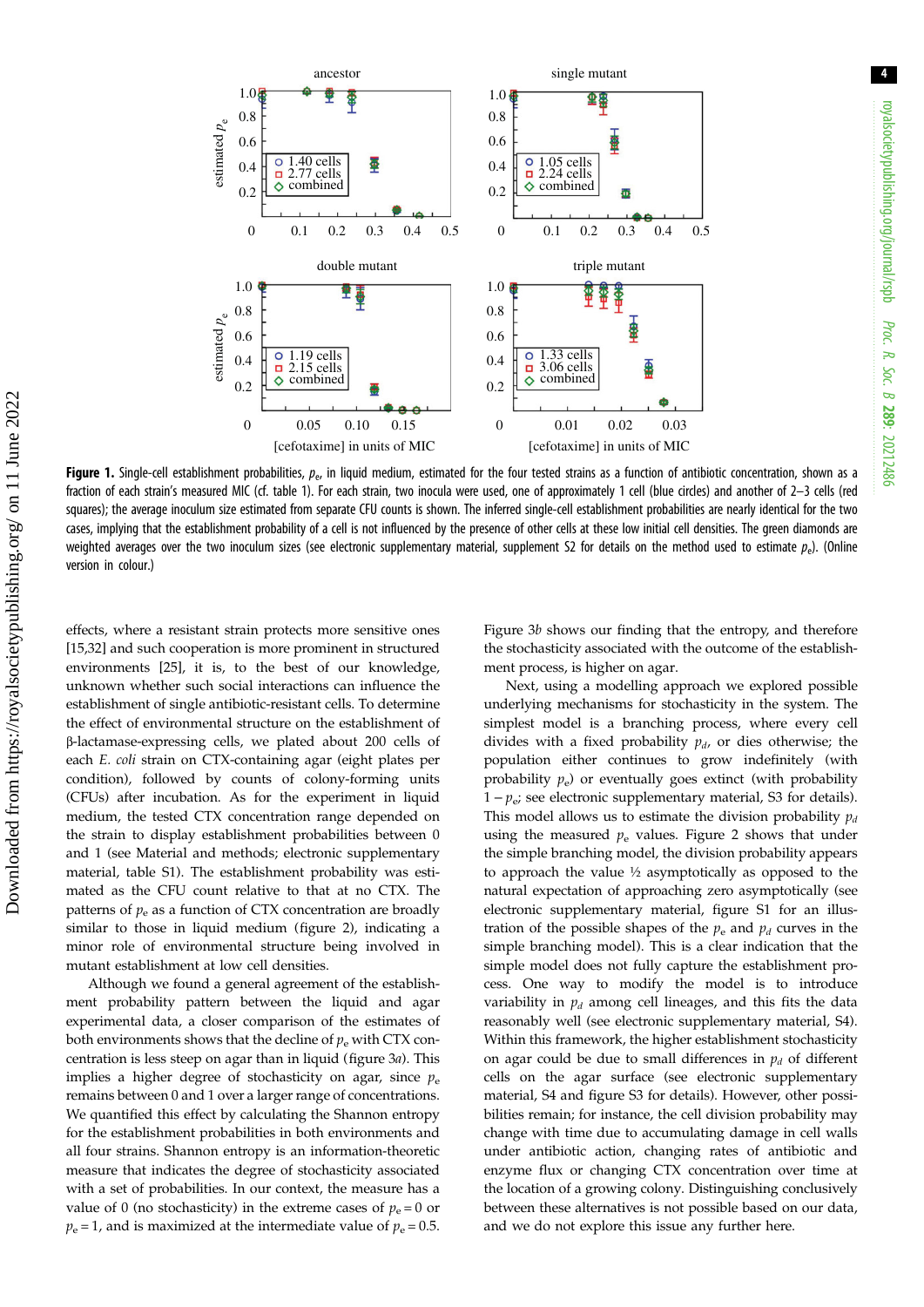<span id="page-4-0"></span>

Figure 2. The single-cell establishment probability,  $p_e$ , is shown as open symbols for the four tested strains in liquid (blue circles) and agar environments (red squares) for different CTX concentrations as the fraction of each strain's measured MIC. For liquid medium, the combined results from both tested inoculum sizes (cf. [figure 1\)](#page-3-0) are shown. The solid lines are fits performed with the Hill function  $p_e(x) = (1 + (x/x_0)^n)^{-1}$  with  $x_0$  and  $n$  as parameters, where  $x_0$  is the concentration at which  $p_e$  drops to 1/2, and n indicates the steepness of the curve. The values of the inferred parameters are given in electronic supplementary material, table S2. The filled symbols connected by dashed lines show the cell division probability  $p_d$  inferred from a simple branching model for the data points where  $p_e > 0$  (see main text). (Online version in colour.)

#### (d) MIC and the inoculum effect

Results from our experiments in liquid medium have shown a discrepancy between the CTX concentration where the single-cell establishment probability,  $p_e$ , nears zero and the standard MIC value. As mentioned above, the reasons for this lie in the fact that standard MIC values are measured from large inocula of  $5 \times 10^5$  cells ml<sup>-1</sup>, while establishment is a highly stochastic process at the cellular level. The stochastic nature of MIC estimates can be seen from the limited reproducibility of MIC assays, despite their coarse scale [\[13](#page-6-0)].

A conceptually cleaner approach to determine the MIC of a strain would therefore be to focus on a quantity that considers the role of stochasticity and initial inoculum size in the establishment of a population. For this purpose, we define the measure  $MIC<sub>q</sub>(N)$  as the minimum concentration at which an inoculum of initially  $N$  cells has a probability  $q$ of not being established (see electronic supplementary material, S6). We suggest a null-model for this quantity, which assumes that the fates of the lineages arising from the N initial cells are independent, and therefore the extinction probability of the entire population equals  $(1 - p_e)^N$ . Predictions based on this null-model can be used to test for the presence of interactions in the establishment process. For example, in a traditional MIC assay with an inoculum of  $10^5$  cells/200 µl, the null model predicts that  $\mathrm{MIC}_\frac{1}{2}(10^5)$ has the values of 0.053 (±3.5%), 0.31 (±4.7%), 2.0 (±3.6%) and 4.5 (±6.6%) µg ml<sup>-1</sup> for the Ancestor, Single mutant, Double mutant and Triple mutant, respectively (see Supplement S6 for further details). The differences between these predicted values and the experimentally determined MICs (cf. [table 1\)](#page-2-0) become increasingly pronounced with the level of resistance of the mutants. A choice of  $q$  other than 0.5 produces only modest changes in the predicted values (unless  $q$  is very close to the limits 0 or 1; see electronic supplementary material, S6), and given the limited resolution of the MIC assay with two-fold increases in concentration, the precise choice of  $q$  does not affect the conclusion. The pattern of differences between the null-model  $MIC<sub>1/2</sub>$  prediction and the measured MICs prompted us to calculate the likelihood, L, based on the null-model, that the inoculum establishes at the highest concentration at which growth is observed in the MIC assay (i.e. at half the reported MIC, due to the two-fold dilution steps). The results are shown in [table 1](#page-2-0). While  $L$  is high for the Ancestor, it is low for all the mutants  $(L < 2\%)$ , indicating that the measured MIC for the mutants is significantly above what we predict in the absence of social interactions ([table 1\)](#page-2-0). This suggests that positive interactions among cells present at high density substantially enhance the collective establishment of mutant cell populations.

The effect of inoculum size on the MIC through social interactions has been recognized before [[33,34\]](#page-7-0) and causes have been suggested to include the binding of the antibiotic to cellular components [\[35](#page-7-0)] or the expression of proteins that inactivate the antibiotic [[22,36\]](#page-7-0). The four E. coli strains used here are genetically identical apart from the point mutations in the TEM allele, meaning that the number of penicillin-binding-proteins (PBPs), which are the main binding target of CTX [[37,38](#page-7-0)], are comparable between them. Thus, binding of CTX molecules, although possibly contributing to the discrepancy between measured and predicted MICs, cannot explain the increasingly pronounced differences between the two resistance measures with increasing resistance levels of the mutant strains. As the level of resistance is conferred by increased enzyme activity against CTX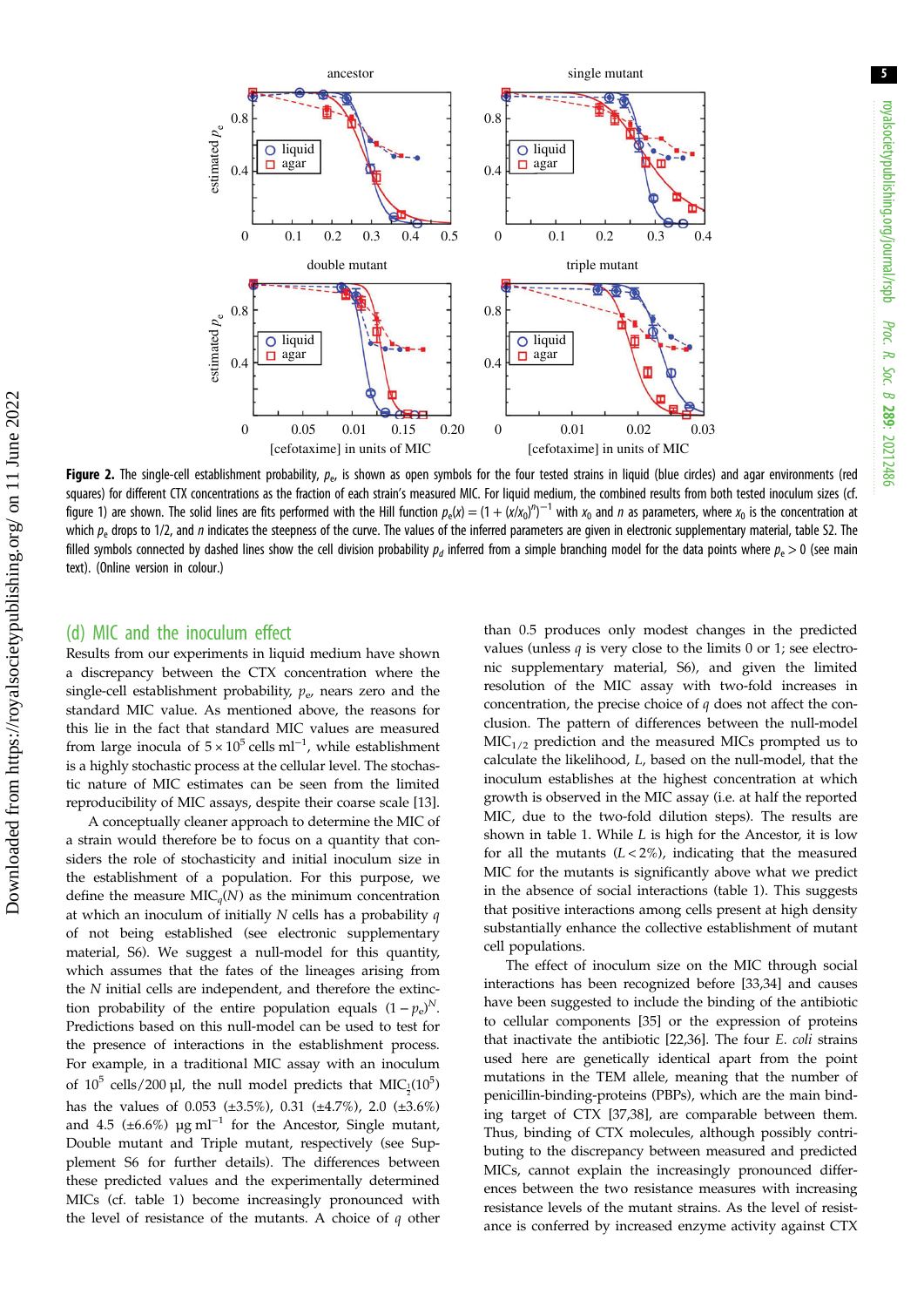<span id="page-5-0"></span>

Figure 3. (a) Establishment probabilities for all the strains in both liquid and agar environments as a function of CTX concentration (Anc: Ancestor, Sm: Single mutant, Dm: Double mutant, Tm: Triple mutant), scaled by the corresponding estimate  $x_0$  (i.e. the concentration at which  $p_e$  drops to 0.5). The curves for agar medium (dashed red lines) are less steep than those for liquid medium (blue solid lines). (b) The Shannon entropy is calculated and plotted for the  $p_e$  values, using the standard expression  $S = -p_e \ln p_e - (1 - p_e) \ln(1 - p_e)$ . It is seen to be higher for agar (dashed red lines and filled symbols) compared to liquid (solid blue lines and open symbols), as expected from the shallower slopes of the  $p_e(x)$  curves for agar in panel (*a*). (Online version in colour.)

with each additional point mutation [\[39](#page-7-0)], whereas the β-lactamase activity of the Ancestor is very low, the collective breakdown of the antibiotic in the classical MIC assay is a likely explanation for the observed effect. Overall, our results on the discrepancy between the standard MIC value and the single-cell establishment probability are in line with the findings of other studies that criticized the MIC assay for dosage determination for the treatment of antibiotic-resistant infections [\[14](#page-6-0),[40,41\]](#page-7-0).

## 3. Conclusion

This study advances our understanding of the stochastic nature of the establishment of initially rare adaptive mutants (e.g. due to de novo mutation), a topic that has been under much theoretical scrutiny, but has rarely been investigated empirically. We find that the establishment of E. coli single mutant cells is negatively affected by CTX concentrations well below each of the four tested strain's MIC, consistent with other recent findings [\[14](#page-6-0)].

One aim of our study was to test if cooperative behaviour via collective antibiotic breakdown among cells of the same strain, would affect the establishment probability and whether this would differ between unstructured and structured environments. Despite higher stochasticity on agar, our data show a reasonable agreement between the establishment in liquid and agar environments, indicating that environmental structure plays only a modest role, and that cooperative behaviour has a negligible effect on the establishment probability of single resistant mutant cells in isolation. However, the process of establishment of antibiotic resistant mutants is particularly relevant for de novo mutants arising in populations of relatively susceptible bacteria, and in recent work, we demonstrated positive net effects on mutant establishment from susceptible cells in the same experimental system [[42\]](#page-7-0).

Lastly, we point out limitations of the traditional MIC measurements that make MIC values highly sensitive to the assay conditions. We suggest a more robust measure of resistance,  $MIC_a(N)$ , which includes both inoculum size and probabilistic effects, for which we constructed a null model based on the single-cell establishment probability,  $p_{e}$ , by assuming homogeneous cell populations and no social interactions across lineages. The null-model prediction disagrees with the measured MIC in systematic ways, indicating strong cooperative effects at high cell densities [\[42](#page-7-0)]. We propose that this measure may be used as a reference for detecting conditions of collective resistance for other bacterial strains and antibiotics.

## 4. Material and methods

### (a) Strains and culture conditions

Four strains were used for the experiments, derived from Escherichia coli strain MG1655 galK::SYFP2-CAT (a kind gift from the laboratory of Dan Andersson via Peter Lind). This strain (DA28100) had previously been modified with a YFP (yellow fluorescent protein) marker cassette, containing a resistance gene for chloramphenicol [\[43\]](#page-7-0). For the current study, the chloramphenicol resistance was removed, and each one of four TEM variants was inserted into the *galK* locus, together with the pTac promoter from plasmid pACTEM [[44](#page-7-0)]: the ancestral TEM-1 allele (referred to as 'Ancestor'), and three mutant alleles with either 1, 2 or 3 point mutations in the TEM allele (referred to as 'Single mutant', 'Double mutant' and 'Triple mutant', respectively). While the ancestral TEM-1 allele confers only low activity towards the β-lactam antibiotic cefotaxime (CTX), the three mutants show increasing CTX resistance with each additional substitution ([table 1](#page-2-0)). All TEM loci are under the control of the LacI repressor and are expressed by adding 50 µM Isopropyl β-D-1-thiogalactopyranoside (IPTG) to the growth medium. The minimum inhibitory concentration (MIC) of each strain for CTX had previously been determined in duplicates [\(table 1\)](#page-2-0), using 2-fold increases in CTX concentration in microtiter plates filled with 200 µl M9 minimal medium (containing 0.4% glucose, 0.2% casaminoacids, 2 µg ml<sup>-1</sup> uracil and 1 µg ml<sup>-1</sup> thiamine) and 50  $\mu$ M IPTG, inoculated with 10<sup>5</sup> cells and incubated for 24 h at 37°C.

For culturing, all strains were first recovered from glycerol stocks by streaking them out on LB (Luria-Bertani) agar plates and incubated overnight at 37°C. From those plates, one colony was picked and introduced into 1 ml M9 medium (as above) and incubated overnight at 37°C, 250 rpm. The cultures were then serially diluted with phosphate-buffered saline (PBS) to the density needed for the particular experiment (see below), assuming an initial density of  $2.5 \times 10^9$  cells ml<sup>-1</sup>.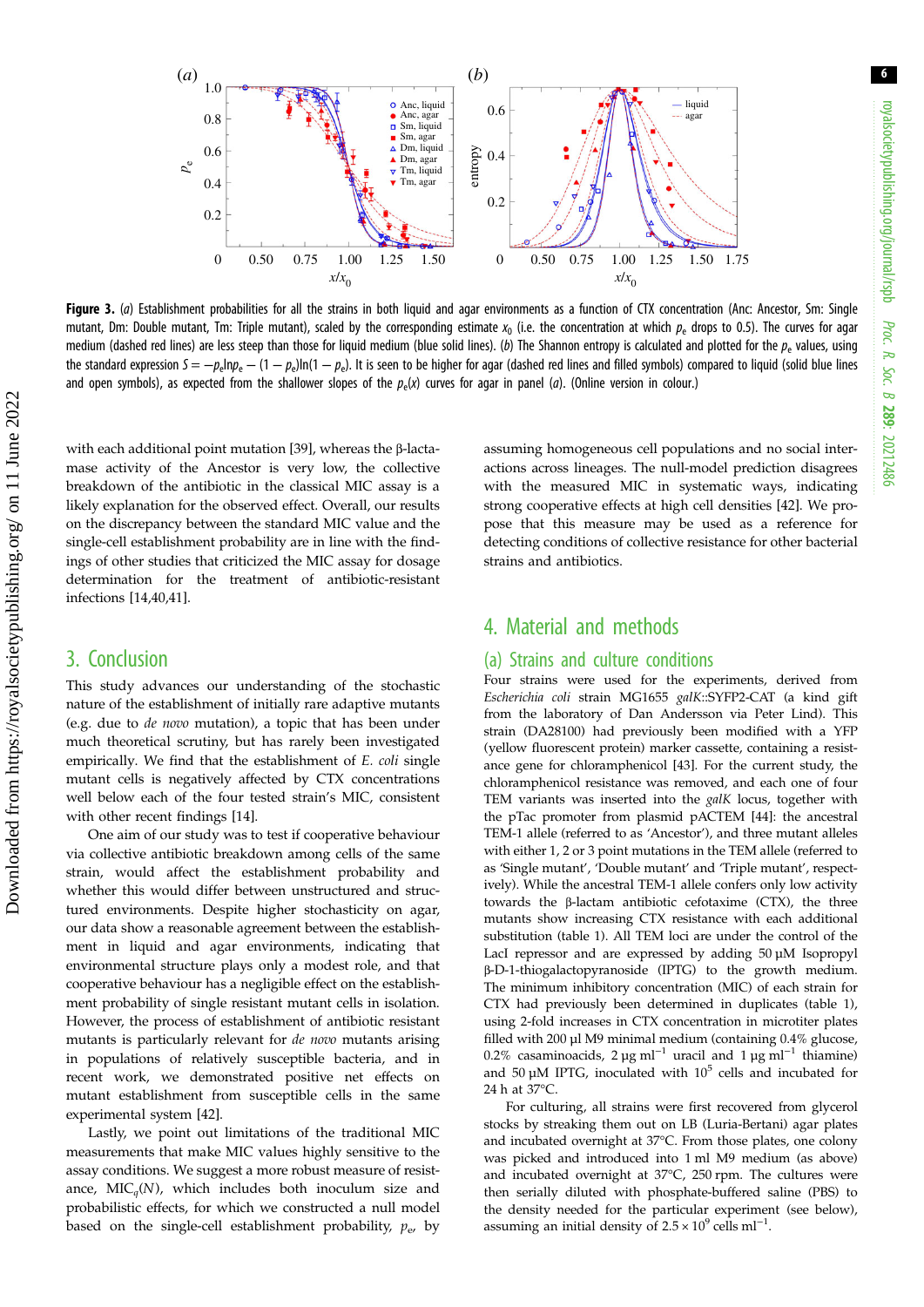#### <span id="page-6-0"></span>(b) Liquid experiment

Each of the four strains was tested separately in the absence of CTX and six CTX concentrations (electronic supplementary material, table S1), where the particular tested concentrations depended on the strains' resistance level. The range of concentrations was chosen to display establishment probabilities between 0 and 1, based on pilot experiments to find the right conditions (data not shown).

Per strain and CTX concentration, on average either about 1 or 2–3 cells were seeded into 285 wells across three 96-well microtiter plates. For this, 190 µl M9 medium with the respective cefotaxime concentration and 50 µM IPTG were pipetted into all wells. Overnight cultures of the strains were diluted to 200 and 100 cells ml<sup>-1</sup> with PBS. 10 µl of the dilutions were pipetted into the wells. One well per plate served as medium control, mock-inoculated with 10 µl PBS. The plates were incubated for about 40 h at 37°C (static). After incubation, OD at 600 nm of all wells was measured in a plate reader (Victor3, PerkinElmer) without the plate lid. All medium controls across the experiment showed no sign of growth; the OD ranged from 0.033 to 0.038. Thus, a threshold of greater than 0.05 was applied to determine whether a population has been established successfully.

To determine the mean number of seeded cells in culture dilutions, aliquots of the dilutions were dropped on LB agar plates ( $120 \times 120$  mm). Per dilution and strain, a total of 96 10  $\mu$ l drops were applied across 3 plates (32 drops each), let dry for about 10 to 20 min, incubated at 37°C for about 2–3 h until leaving, and then moved to 30°C overnight to prevent overgrowth, followed by counting the number of colonies per droplet.

(c) Agar experiment

**References** 

As in the liquid experiment, all strains were tested separately and the CTX concentration range depended on the strain. Five to eight concentrations (including a 0 CTX treatment to estimate the relative CFU count) were tested per strain (electronic supplementary material, Supplement S1, table S1). The overnight cultures were diluted to  $4000$  cells ml<sup>-1</sup>. 50 µl (approx. 200 cells) of the dilutions were spread onto 92 mm agar plates containing M9 medium (as above) with 1.5% agar, 50 µM IPTG and the respective CTX concentration, using a bacterial spreader. Per strain and cefotaxime treatment, eight replicate plates were used. The plates were incubated at 37°C until colonies were big enough to count them unambiguously (20 to 48 h). Each colony is regarded as a successfully established single cell.

Data accessibility. Supplementary information is provided in electronic supplementary material [\[45](#page-7-0)].

Authors' contributions. M.S.: conceptualization, data curation, investigation, methodology, supervision, writing—original draft; S.G.D.: conceptualization, formal analysis, investigation, validation, visualization, writing—original draft; A.H.: conceptualization, investigation, methodology, writing—review and editing; J.K.: conceptualization, data curation, funding acquisition, resources, supervision, validation, writing—review and editing; J.A.G.M.d.V.: conceptualization, data curation, funding acquisition, resources, supervision, validation, writing—review and editing.

All authors gave final approval for publication and agreed to be held accountable for the work performed therein.

Conflict of interest declaration. We declare we have no competing interests. Funding. This work was supported by the German Research Foundation (DFG) [SFB grant CRC 1310 Predictability in Evolution, 2018], granted to J.K. and J.A.G.M.d.V.

Acknowledgements. We greatly thank Andrew Farr for providing the fluorescently labelled MG1655 strain (which were a generous gift from the Dan Andersson laboratory) with the removed chloramphenicol resistance as well as the protocol for inserting the TEM alleles; Helen Alexander for fruitful discussions of her work, advice on the liquid experiment set-up and valuable input on an earlier version of the manuscript; and Tobias Bollenbach for advice on the  $p_e$  model.

- 1. Patwa Z, Wahl LM. 2008 The fixation probability of beneficial mutations. J. R Soc. Interface 5, 1279–1289. [\(doi:10.1098/rsif.2008.0248\)](http://dx.doi.org/10.1098/rsif.2008.0248)
- 2. Baquero F, Martínez JL, Lanza VF, Rodríguez-Beltrán J, Galán JC, San Millán A, Cantón R, Coque TM. 2021 Evolutionary pathways and trajectories in antibiotic resistance. Clin. Microbiol. Rev. 34, e00050-19. [\(doi:10.1128/CMR.00050-19\)](http://dx.doi.org/10.1128/CMR.00050-19)
- 3. Haldane JBS. 1927 A mathematical theory of natural and artificial selection, part V: selection and mutation. Math. Proc. Cambridge Philos. Soc. 23, 838–844. ([doi:10.1017/S0305004100015644](https://doi.org/10.1017/S0305004100015644))
- 4. Lang GI, Botstein D, Desai MM. 2011 Genetic variation and the fate of beneficial mutations in asexual populations. Genetics 188, 647–661. [\(doi:10.1534/genetics.111.128942](http://dx.doi.org/10.1534/genetics.111.128942))
- 5. Frenkel EM, Good BH, Desai MM. 2014 The fates of mutant lineages and the distribution of fitness effects of beneficial mutations in laboratory budding yeast populations. Genetics 196, 1217–1226. [\(doi:10.1534/genetics.113.](http://dx.doi.org/10.1534/genetics.113.160069) [160069](http://dx.doi.org/10.1534/genetics.113.160069))
- 6. Gifford DR, De Visser JAGM, Wahl LM. 2013 Model and test in a fungus of the probability that beneficial mutations survive drift. Biol. Lett. 9. 120310. [\(doi:10.1098/rsbl.2012.0310](http://dx.doi.org/10.1098/rsbl.2012.0310))
- 7. Farrell FD, Gralka M, Hallatschek O, Waclaw B. 2017 Mechanical interactions in bacterial colonies and the surfing probability of beneficial mutations. J. R Soc. Interface 14, 20170073. ([doi:10.1098/rsif.2017.0073\)](http://dx.doi.org/10.1098/rsif.2017.0073)
- 8. Giometto A, Nelson DR, Murray AW. 2018 Physical interactions reduce the power of natural selection in growing yeast colonies. Proc Natl Acad Sci USA 115, 11 448–11 453. ([doi:10.1073/pnas.1809587115](http://dx.doi.org/10.1073/pnas.1809587115))
- 9. Chelo IM, Nédli J, Gordo I, Teotónio H. 2013 An experimental test on the probability of extinction of new genetic variants. Nat. Commun. 4, 1–8. [\(doi:10.1038/ncomms3417](http://dx.doi.org/10.1038/ncomms3417))
- 10. Baym M, Stone LK, Kishony R. 2016 Multidrug evolutionary strategies to reverse antibiotic resistance. Science 351, aad3292. [\(doi:10.1126/](http://dx.doi.org/10.1126/science.aad3292) [science.aad3292](http://dx.doi.org/10.1126/science.aad3292))
- 11. Smith E et al. 2016 Evaluation of the EC action plan against the rising threats from antimicrobial resistance. See [https://ec.europa.eu/health/system/](https://ec.europa.eu/health/system/files/2020-01/amr_final-report_2016_rand_0.pdf) [files/2020-01/amr\\_final-report\\_2016\\_rand\\_0.pdf](https://ec.europa.eu/health/system/files/2020-01/amr_final-report_2016_rand_0.pdf).
- 12. Furusawa C, Horinouchi T, Maeda T. 2018 Toward prediction and control of antibiotic-resistance evolution. Curr. Opin Biotechnol. 54, 45–49. [\(doi:10.](http://dx.doi.org/10.1016/j.copbio.2018.01.026) [1016/j.copbio.2018.01.026\)](http://dx.doi.org/10.1016/j.copbio.2018.01.026)
- 13. Coates J, Park BR, Le D, Şimşek E, Chaudhry W, Kim M. 2018 Antibiotic-induced population fluctuations

and stochastic clearance of bacteria. Elife 7, 1–26. ([doi:10.7554/eLife.32976](http://dx.doi.org/10.7554/eLife.32976))

- 14. Alexander HK, MacLean RC. 2020 Stochastic bacterial population dynamics restrict the establishment of antibiotic resistance from single cells. Proc Natl Acad Sci USA 117, 19 455–19 464. ([doi:10.1073/pnas.1919672117\)](http://dx.doi.org/10.1073/pnas.1919672117)
- 15. Medaney F, Dimitriu T, Ellis RJ, Raymond B. 2016 Live to cheat another day: bacterial dormancy facilitates the social exploitation of β-lactamases. ISME J. 10, 778–787. [\(doi:10.1038/ismej.2015.154](http://dx.doi.org/10.1038/ismej.2015.154))
- 16. Samaha-Kfoury JN, Araj GF. 2003 Recent developments in  $\beta$  lactamases and extended spectrum  $\beta$  lactamases. Bmj. 327, 1209-1213. ([doi:10.1136/bmj.327.7425.1209](http://dx.doi.org/10.1136/bmj.327.7425.1209))
- 17. Bush K. 2010 Bench-to-bedside review : the role of β-lactamases in antibiotic-resistant Gramnegative infections. Crit. Care 14, 224. [\(doi:10.1186/](http://dx.doi.org/10.1186/cc8892) [cc8892](http://dx.doi.org/10.1186/cc8892))
- 18. Salverda MLM, de Visser JAGM, Barlow M. 2010 Natural evolution of TEM-1 β-lactamase: experimental reconstruction and clinical relevance. FEMS Microbiol. Rev. 34, 1015–1036. ([doi:10.1111/j.](http://dx.doi.org/10.1111/j.1574-6976.2010.00222.x) [1574-6976.2010.00222.x\)](http://dx.doi.org/10.1111/j.1574-6976.2010.00222.x)
- 19. Schenk MF, Szendro IG, Krug J, de Visser JAGM. 2012 Quantifying the adaptive potential of an